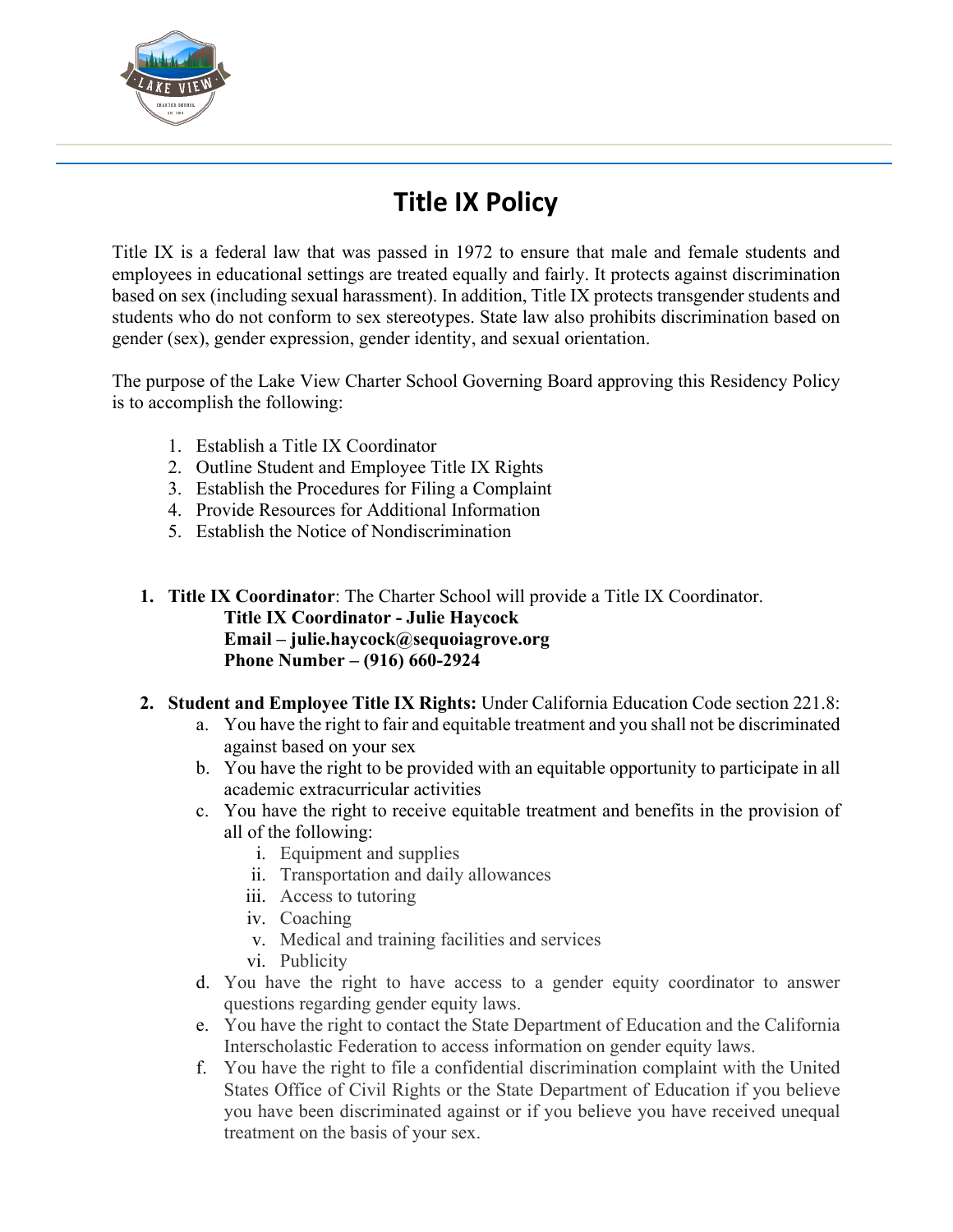- g. You have the right to pursue civil remedies if you have been discriminated against.
- h. You have the right to be protected against retaliation if you file a discrimination complaint.
- **3. Filing a Complaint:** If you feel you were discriminated against in violation of Title IX, please contact the Title IX Coordinator. It is the coordinator's primary responsibility to ensure the Charter School complies with the requirements of Title IX.
- **4. How the School Investigates a Complaint:** Within 60 days from the date of receipt of the complaint, the School shall conduct and complete an investigation of the complaint and prepare a written decision. During this process, the person responsible for the filing of the complaint is to be given the opportunity to provide evidence that person believes supports the allegations. Complaints pertaining to Title IX issues should be filed by using the School's Uniform Complaint Procedures and those procedures will be followed to resolve the complaint.

You may also file a complaint of discrimination with the US Department of Education Office for Civil Rights ("OCR").

## **5. How do I file a complaint of discrimination with the US Department of Education Office for Civil Rights ("OCR")?**

You may contact an OCR enforcement office at <https://www2.ed.gov/about/contacts/gen/index.html> to obtain a complaint form or you may file a discrimination complaint by using the on-line complaint form found at [https://www2.ed.gov/about/offices/list/ocr/complaintintro.html.](https://www2.ed.gov/about/offices/list/ocr/complaintintro.html)

# **6. What do I need to include in my complaint?**

You should let us know which school, college or other institution you are complaining about, the person(s) who has been discriminated against, when the discrimination occurred, and you should sign and date the letter and let us know how we can reach you by phone and letter so that we can contact you. If filing on-line, you will still need to provide an original signature by mail, which may be done by printing and mailing a "Consent Form" linked from the bottom of the on-line complaint form.

#### **7. How soon after the discrimination do I need to file?**

You need to file your complaint within 180 calendar days after the discrimination. There are certain limited circumstances that allow our agency to grant a waiver. If you need more information about your situation, contact the OCR responsible for the state in which the institution is located by using<https://ocrcas.ed.gov/contact-ocr> .

#### **How promptly will OCR respond to my complaint?**

OCR will promptly acknowledge receiving your complaint and will contact you by letter or telephone to let you know whether we will proceed further with your complaint.

#### **What is OCR's role during the complaint process?**

OCR's role is to be a neutral fact-finder and to promptly resolve complaints. OCR has a variety of options for resolving complaints, including facilitated resolutions and investigations. OCR does not act as an advocate for either party during the process.

## **What if I am already pursuing my complaint within the school district or college or with another agency?**

OCR does not handle cases that are being addressed by another agency or within a school's